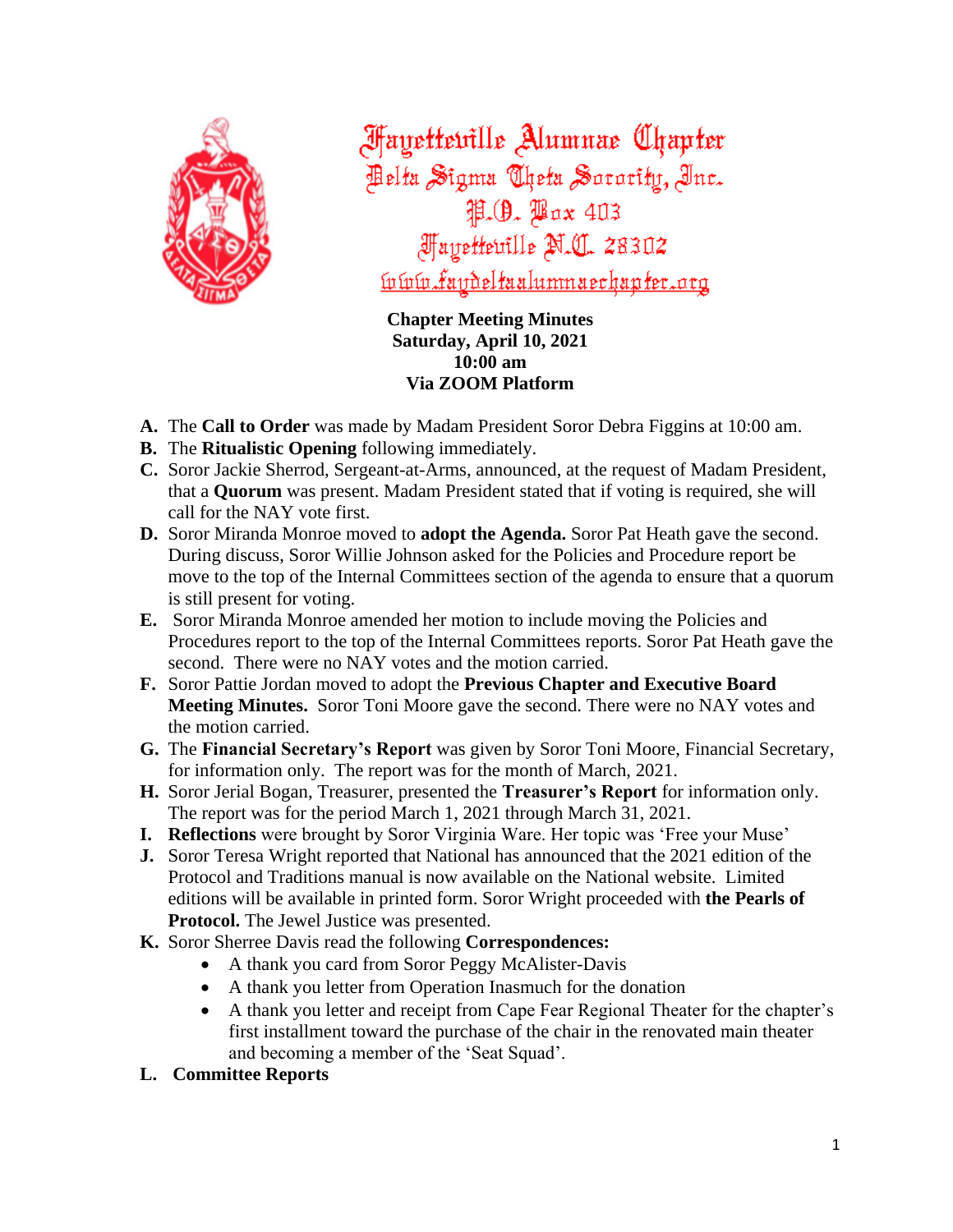#### **FIVE POINT PROGRAMMATIC THRUST**

#### **1. ECONOMIC DEVELOPMENT:** Soror Keshia Allen

Soror Allen gave the update to the 'Success in a Purse' (S.I.P.) drive. The following Sorors contributed to the full purse drive:

Sorors:Patti Jordan, Mashella Jordan-Hampton, Genevieve Melvin, Sharon McNair, Rene Corders , Emily Chapman-Grimes, Vivian Melvin-Salas, Nadine Miller-Bernard, Yvette Carson, Amanda Williams, Keshia Allen, Angelita Marable, Anntoniette "Toni" Wright-Harris, Judith Waddell, Dorothy Bell, Paula Frank, Soror Kimberly Lewis, Wendy Flores, Barbara Nubin, Virginia Ware - (155 Mask), Jerial Bogan, Soror Amanda Williams – (1) Purse to fill, Soror Miranda Monroe  $- (1)$  Full Purse and two  $(2)$  of Soror Allen's Sisters. Soror Allen stated that the goal of 22 purses was achieved. The committee will still accept donations. The committee meets every third  $(3<sup>rd</sup>)$  Tuesday. The next meeting will be April 20, 2021. The Bosses of Business (B.O.B) and the Ask the Expert events will continue. Scheduled dates and times can be found on the committee page.

**Adopt –a-Site:** Soror Nadine Miller- Bernard: No Updates

**Foster Care**: Soror Patti Jordan: Soror Jordan reported that she met with the contact person at the Department of Social Services and delivered three (3) comfort bags. The bags contained several items to include the Amanda Gorman book "The Hill We Climb' along with an inspirational journal, pen, popcorn water and Easter candy. The contact stated that the young ladies were so appreciative that someone is thinking of them. They (the young ladies) would like to set up a ZOOM meeting via Microsoft Teams so they can meet us. We are looking forward to setting that up.

**2. EDUCATIONAL DEVELOPMENT:** Soror Miranda Monroe: No Update. Soror yielded to Soror Franzetta Grandison for the Arts and Letters report. She also noted that there are no Updates for the **Delta Academy, Delta GEMS or Princess**  committees.

**Arts and Letters:** Soror Franzetta Grandison

The update for Arts and Letters committee:

On April 15 from 6pm - 8pm, Sorors and community guests are invited to attend the Red Velvet Book Club discussion led by Soror Rene' Corders via Zoom. The book is Silver Sparrow by Tayari Jones. Please RSVP by Sunday, April 11 by texting your name and email address to 910-578-5551 to receive the Zoom Link. If you are an author, please text your name, title of your work(s) and email address to 910-578-5551. The South Atlantic Region Delta Authors on Tour held March 20, 2021 via Zoom, was attended by Sorors Janice Robinson and Christina Washington. Coming in May - A recommended list of readings for the summer.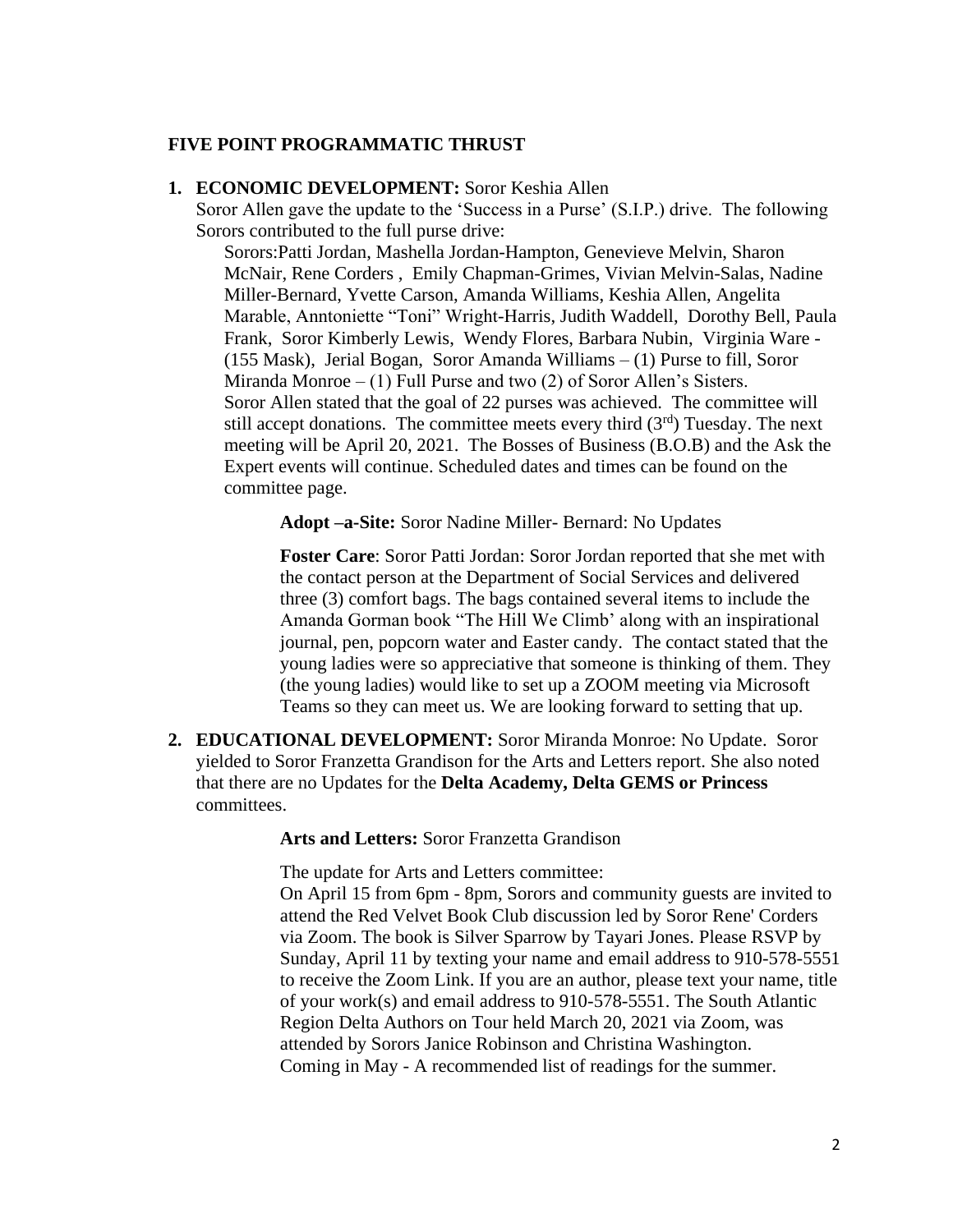- **3. INTERNATIONAL AWARNESS & INVOLVEMENT**: Soror Virginia Ware: Soror Ware stated there was No Update
- **4. PHYSICAL & MENTAL HEALTH**: Soror Sharon McNair: Soror McNair reported

My Why: A COVID 19 Vaccine Town Hall and information session Host Soror Markesha Henderson, Chair, of the National Physical and Mental Health Committee. She is a member of the Marietta-Roswell Alumnae Chapter, Atlanta, GA 'My Why' is the reason you are/will take the vaccination shot. Points from the webinar:

- Trials and research indicate this may be an annual vaccination with a booster shot each year (like a Flu shot)
- The  $2<sup>nd</sup>$  dose is most important for maximize protection. The vaccine invokes the immune response from the body by producing antibodies. The  $2<sup>nd</sup>$  dose can be taken up to 45 days after the  $1<sup>st</sup>$  and still be effective.
- Children younger than 16 no shot yet, may be late summer/fall for 12 and up: there are no studies yet on ages younger than 12. (This is why adults must take the vaccine, to protect the children
- The National Pan Hellenic Council is in the process of rolling out a website for resources on the vaccine and vaccinations along with other issues and resources : NPHCHQ.org
- Madam President stated that she will not open Delta activities until ALL can open. Even though some states are opening up, Delta will not. She hopes this will be by the fall. Even though the convention will have some face-toface activities, there will be social distancing in meeting and fewer workshops
- [PPD@deltasigmatheta.com](mailto:PPD@deltasigmatheta.com)
- **5. POLITICAL AWARENESS & INVOLVEMENT:** Soror Meta Coaxum reported: The Social Action committee did not meet in April. The next committee meeting will be the first Tuesday in May, which is May 4, 2021 at 6PM. via zoom. The COVID-19: Equity and Disparity panel has been rescheduled to May, date to be arranged. If any chapter members have questions that they would like to have asked on the challenges affecting our Black and Brown people in the areas of Social Justice, Physical and Mental Health, please send them to: [metaj9@yahoo.com](mailto:metaj9@yahoo.com) no later than 11:59 PM May 7, 2021.

**PROGRAM PLANNING & DEVELOPMENT**: Soror Miranda Monroe: Soror Monroe stated there are no Updates. She is, however, still accepting 2021-2022 Proposed Committee Calendars. Committee chairs are asked to please send them to her so she can get them to Madam President for the regional calendar in a timely manner.

# **INTERNAL COMMITTEES**

**Policies and Procedures:** Soror Willie Johnson: Soror Johnson stated that the votes would be taken today on the recommendations for amendments to the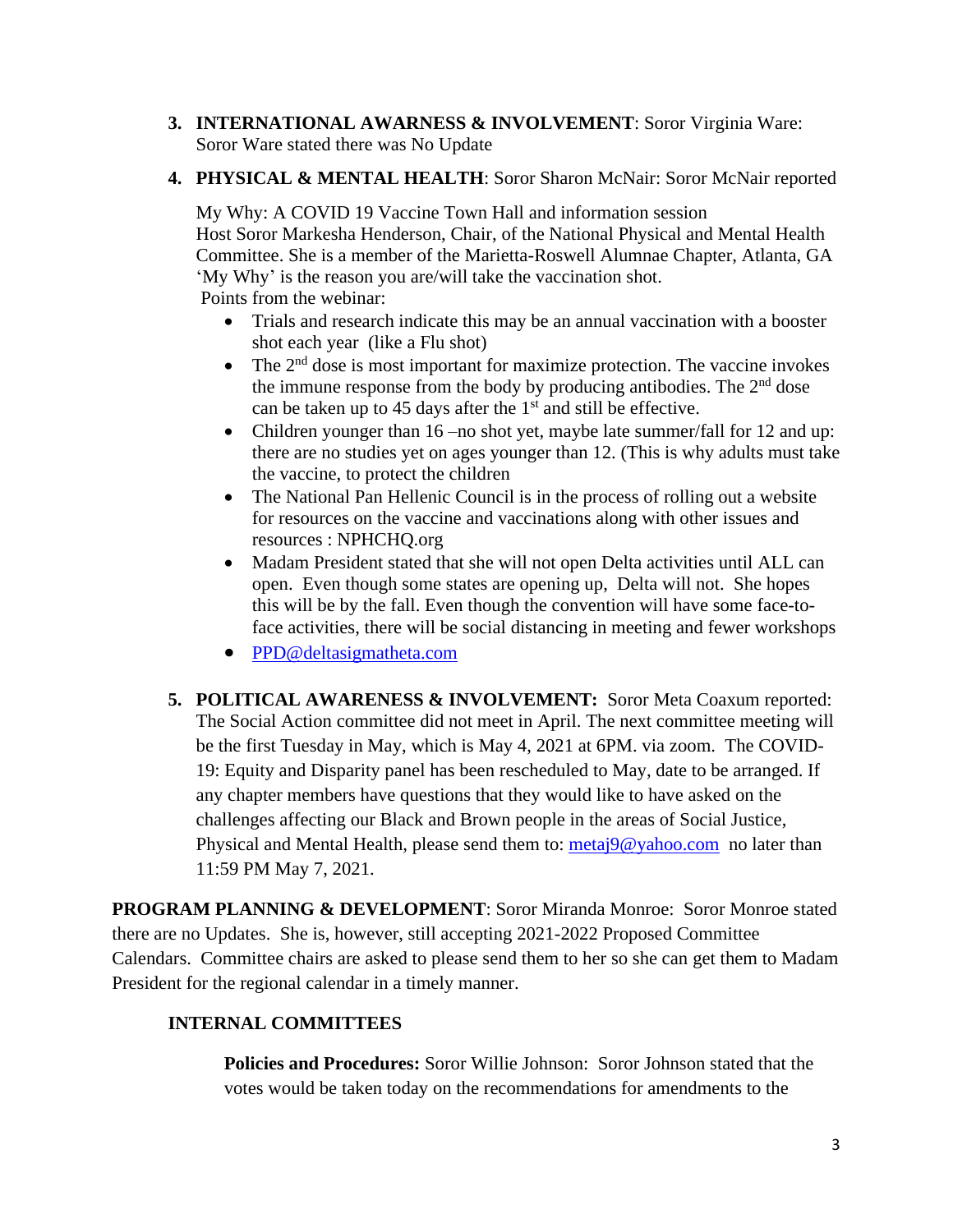Policies and Procedures document. The recommendations will be voted on by Group

\*\*\*\***The complete document is attached to the official minutes and can also be found on the chapter's web page under the Policies and Procedures tab. Only the results of the vote are written here. The votes will be taken by the election runner Poll system.**

> **1.** Soror Willie Johnson read the opening amendment. Soror Jackie Sherrod moved to accept the amendment as printed. Soror Sharon McNair gave the second.

**Poll Results 100% yes 0% no**

**Group A: Corrections/Changes Soror Vera Bell Presenter: 8 items.**  Soror Paula Frank moved to accept all the recommendations and changes to Group A. Soror Judith Waddell gave the second. **Poll results: 99% yes 1% no**

**Group B: Alignment/Removal Soror Rene Corders Presenter: 8 items** Soror Keshia Allen moved to accept the changes as stated in Group B. Soror Teresa Wright gave the second. **Poll results: 100% yes 0% no**

**Group C: Process/Change Soror Jackie Sherrod Presenter: 8 items**  Soror Sylvia McPherson moved to accept the changes in Group C. Soror Barbara Nubin gave the second. After discussion and noted changes the poll was taken. **Poll Results: 100% yes 0% no**

**\*\*\*\*Soror Jackie Sherrod, Sergeant-at Arms, reminded Madam President of the time. Soror Sherrod moved to extend the meeting past the 12 noon time. Soror Miranda Monroe gave the second. There were no NAY votes and the motion carried.**

**\*\*\*\* Soror Gwen Henderson moved that moving forward that the readers of the amendments read only the recommended change. Soror Jackie Sherrod gave the second. There were no NAY votes and the motion carried.**

# **Group D: Finance Soror Toni Moore Presenter: 11 items**

Soror Jeanette Jordan-Huffam moved to accept the changes to Group D. Soror Veronica Langston gave the second. After a brief discussion and question the poll was taken.

**Poll results: 100% yes 0% no**

# **Group E: Scholarship Soror Rene Corders Presenter: 6 items.** Soror Salena Staton moved to accept items in Group E **with the exception** of the change for EMBODI.

**Poll results 92% yes 8%no**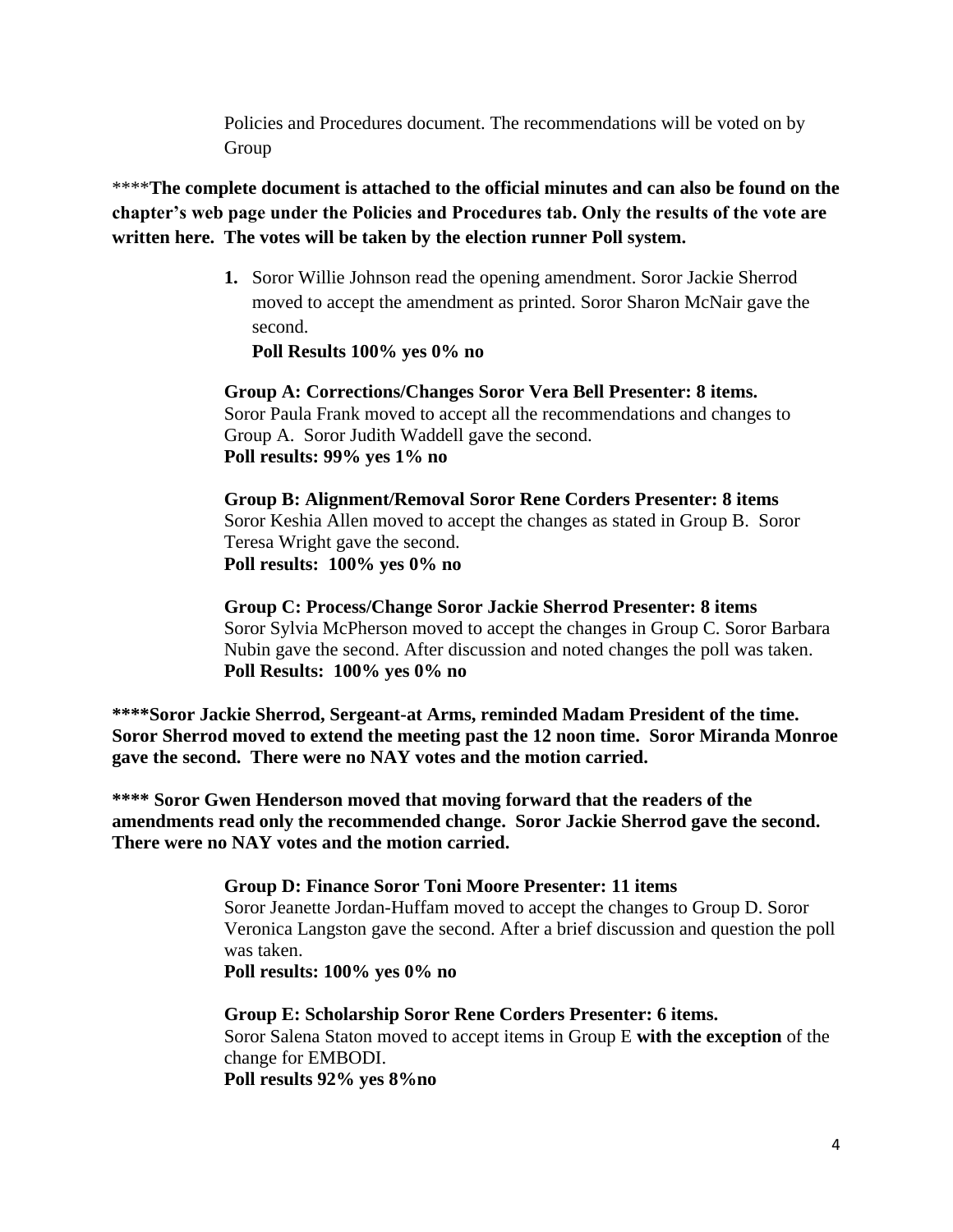#### **Group F: EMBODI Soror Sharon McNair Presenter: 2 items**

Soror Awilda Graham moved to NOT accept the recommendation to remove EMBODI but to keep EMBODI. Soror Danita McDonald gave the second. After discussion Soror Graham withdrew her motion and yielded to Soror Willie Johnson. Soror Johnson moved to **disapprove all changes** to Group F. Soror Lila Washington gave the second.

**Poll results 91% yes 9% no**

- **2. Communications/IT:** Soror Erin White: The Communications committee will be sending out information concerning submitting articles for the newsletter. The newsletter will capture events for this sorority year. For any question: FACDSTcommunications.technology@gmail.com
- **3. Delta Emergency response:** Soror Teresa Wright: No Update
- **4. Finance:** Soror Jerial Bogan: Soror Bogan stated that the Finance committee is recommending that the chapter complete the balance for the 'Seat Squad' purchase of a chair at the Cape Fear Regional Theater. There is money available to complete this obligation. After a brief discussion, Soror Jerial Bogan moved, per recommendation of the Finance committee, to pay the balance of \$1,500.00 for the seat at the Cape Fear Regional Theater. Soror Judith Waddell gave the second. With no Nay votes, the motion carried. Soror Bogan proceeded with the presentation and explanations of the 2021- 2022 Chapter budget. No vote was taken at this time.
- **5. Fundraising:** Soror Judith Waddell: The current balance for the Donation Tree fundraiser is \$9,166.55. She presented a picture of the tree with the names printed on the leaves of the tree. She thanked all who have donated. Donations are still being accepted.
- **6. Habitat for Humanity:** Soror La'Tiki Gray: On March 22, 2021 the committee presented the \$1,000.00 donation check to Carol McDonald of Habitat for Humanity. This presentation (picture) is available to view on the chapter's FAC DIVA Facebook page. Also attending the presentation and build were Madam President Soror Debra Figgins and Soror Sharon McNair. Soror Gray stated that she delivered the \$300.00 donation check to the Restore business. The Restore is an affiliate with the Habitat for Humanity
- **7. Hospitality:** Soror Barbara Nubin: The hospitality committee received the following updated on Sorors:
	- Soror Yvette Bullard let the committee know that Soror Delores Ingram is continuing to improve. Her husband has been able to visit face to face.
	- Soror Joyce Moreaux and Soror Ernestine Wall are having some health challenges at this time. Please refer to the email sent out for addresses to send cards.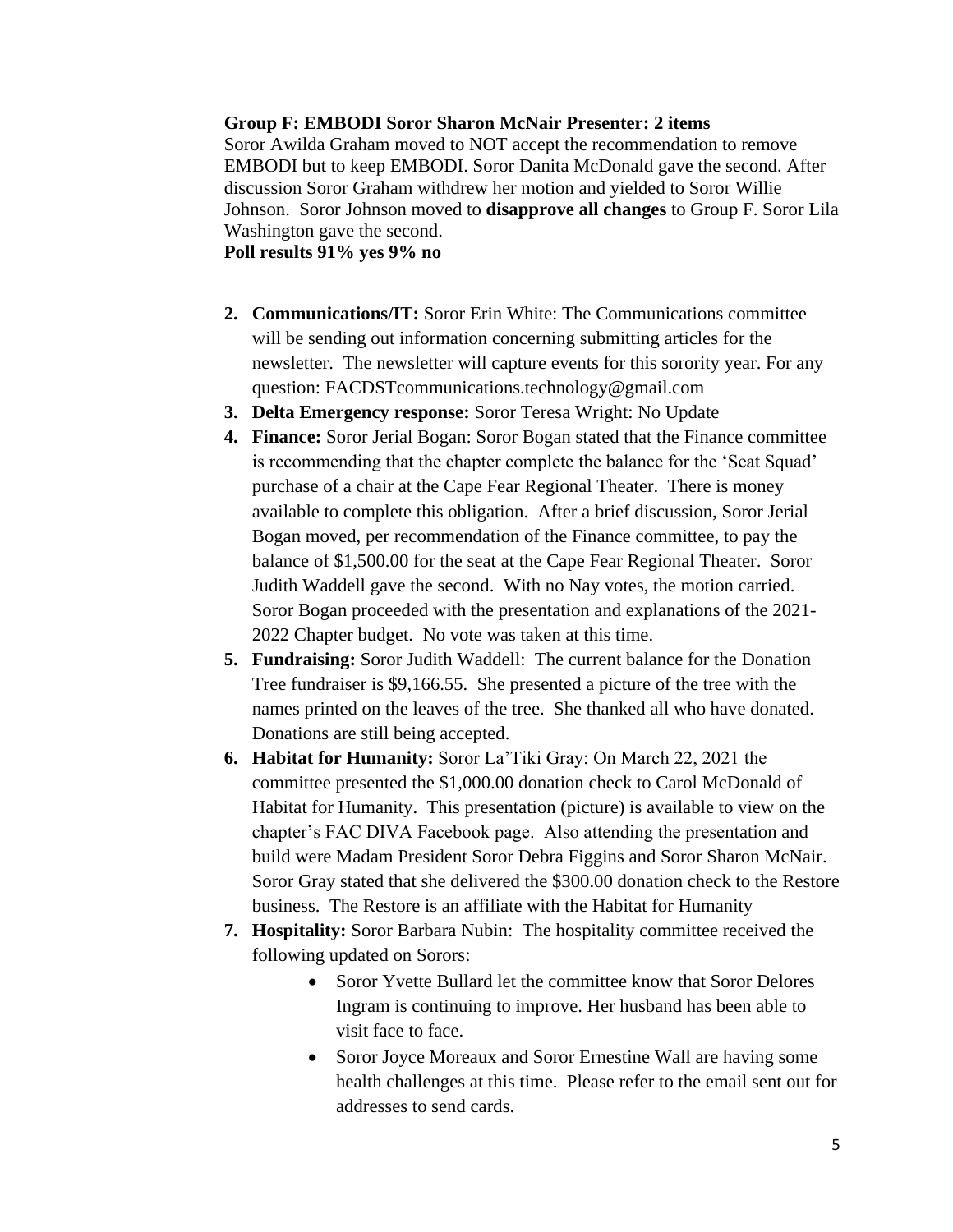- Soror Wendy McAdams-Flores has experienced another death in her family.
- **8. Internal Audit:** Soror Brenda Freeman: No Update
- **9. Membership:** Soror Awilda Graham: Soror Graham gave recognition to all April birthday Soror with a Happy Birthday greeting. She also welcomed any visiting and newly reclaimed Sorors. She thanked Sorors for their participation and support of all the March activities for Sisterhood Month.
- **10. Minerva Circle:** Soror Nadine Miller-Bernard: Soror Sharon McNair read the following report submitted by Soror Miller-Bernard: Forty-four candidates were inducted during the Pyramid Induction held Tuesday, April 6, 2021. They are now in the Pyramid Preparation Period (April 7-14), Odyssey Experience is April 17, and Jewels will be April 19-24. Reminders and times for the Odyssey and Jewels will be forthcoming.
- **11. Nomination:** Soror DeLisa Crosby: The committee presented the finale slate of candidates at the Executive Board Meeting. Campaigning will be open from April 10 – May 15, 2021. According to the P  $\&$  P, each candidate will be given two (2) minutes to speak prior to the May chapter meeting. This will occur from 9:00 -10:00 am. P &P also mentions a Meet the Candidates Forum will be virtual. Because there is no FACE for the candidates, each will create their own flyer and submit in a PDF document by April 23, 2021to include your profile. Submit to:

[FACDSTcommunications.technology@gmail.com](mailto:FACDSTcommunications.technology@gmail.com)

- **12. Pan Hellenic Council:** Soror Sylvia McPherson: No Update
- **13. Protocol:** Soror Nadine Miller-Bernard: No Update

# **M. Unfinished Business:** Madam President reported the following:

- 1. 'Chapters beyond Books 'A Divine 9 initiative with the Children's Defense Fund responded that chapters that donate at least \$1,000.00 would receive 75 books. The chapter can decide where the books would be sent and the 'Chapters beyond books' committee would cover the expense of shipping them. Soror Rene Corders moved to NOT participate in this initiative. Soror Myra Holloway gave the second. There were no Nay votes. The motion carried.
- 2. Delta Days at the Nation's Capital April 23-25, 2021 registration is closed.
- 3. No date for the National Convention. The 'Call to Convention' will be May 1, 2021. Registration for the hybrid event will open July 1, 2021. Registration for 'in person' attendance will be more that the virtual registration. There will be an option for a two (2) payment installment plan.
- 4. Delta Sigma Theta Sorority, Inc. will remain closed. All events and meetings will remain in a virtual format until further notice.